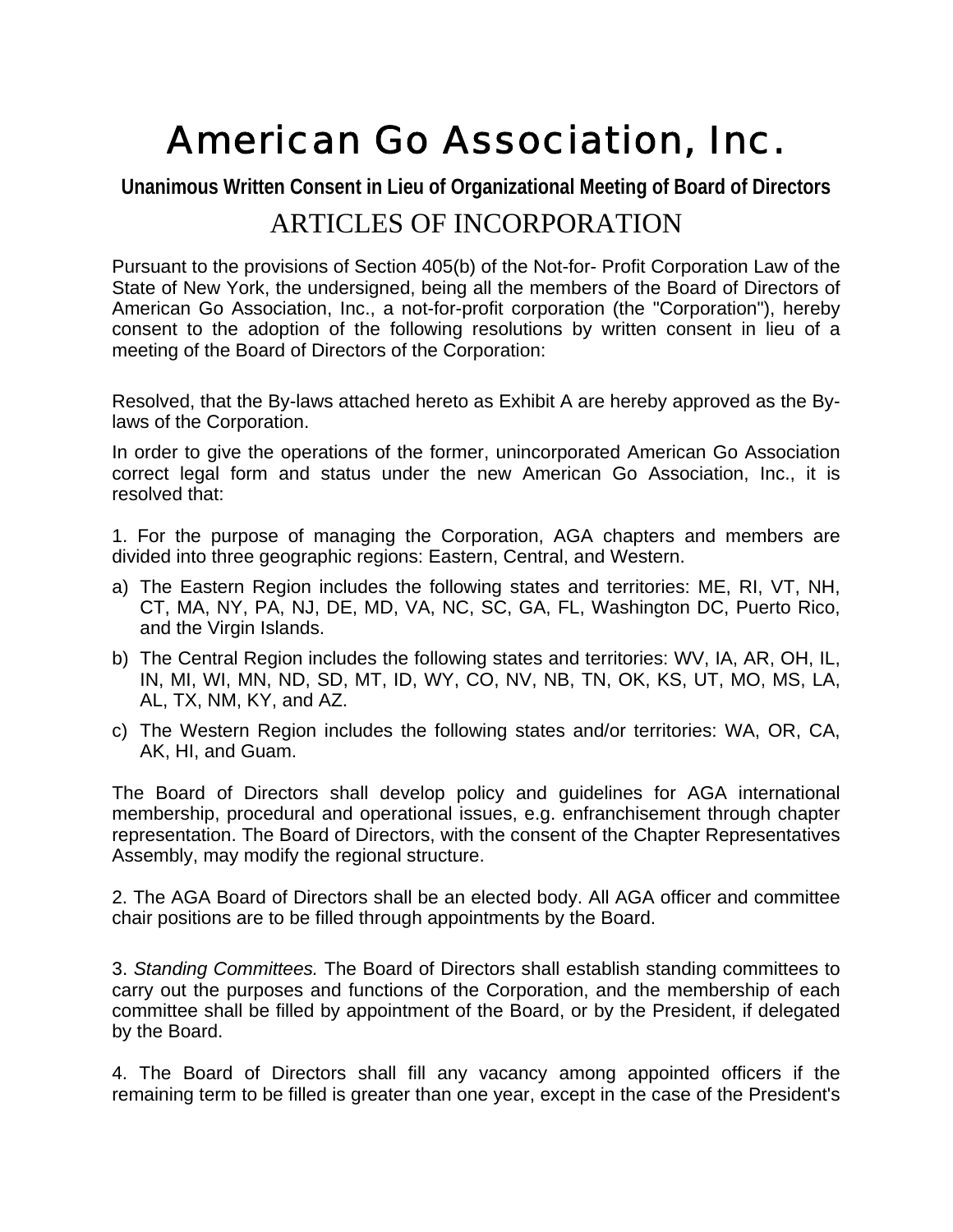position, which should be filled if the remaining term is more than six months. All potential candidates shall provide a statement in writing that they have read the AGA By-Laws, and that they are now, and have been, full AGA Members and residents of the U.S. (Region in the case of Regional Vice Presidents) for at least one year.

5. For the purposes of authorizing the Corporation to do business in any state, territory or dependency of the United States or any foreign country in which it is necessary or expedient for the Corporation to transact business, the Board of the Corporation are hereby authorized to appoint all necessary agents or attorneys for service of process, to designate and change the location of all necessary statutory offices and to make and file all necessary applications, certificates, reports, powers of attorney, and other instruments as may be required by the laws of such state, territory, dependency or country to authorize the Corporation to transact business therein.

6. The following Officers will serve until their successors are properly appointed and qualify:

*President, Roy Laird Western Vice President, Lawrence Gross Central Vice President, Michael Peng Eastern Vice President, Chen-Dao Lin Secretary, Susan Weir Treasurer, Ulo Tamm Membership Secretary, John Goon Clubs Coordinator, William Cobb Publications Coordinator, Chris Garlock Youth Coordinator, None Redmond Education Coordinator (vacant) Tournament Coordinator, Michael Bull Ratings Coordinator, Paul Matthews Congress Liaison, Chris Kirschner Membership Database Manager, Sam Zimmerman International Go Federation Director, Chen-Dao Lin Rules Coordinator, Terry Benson Nomination Committee, Sam Zimmerman*

The Board has the discretion to leave the offices of Regional VP vacant.

7. The Board may establish one or more committees, in addition to the standing committees, if the Board deems that they are necessary to develop, implement, and manage long or short term functions, projects, or plans for the Corporation. Each committee so designated shall have their membership stated by the Board in terms of numbers of members, their required status, if any, and length of terms, and, to the extent provided in an organizational document and not restricted by law, shall have and exercise the authority delegated to them by the Board. Designation of such committees and the delegation thereto of authority shall not operate to relieve the Directors of any responsibility imposed upon them by law. Membership of each committee, unless prescribed by the Board, may include the President and any other AGA members who are deemed suitable by the Board. The Board may delegate authority to the President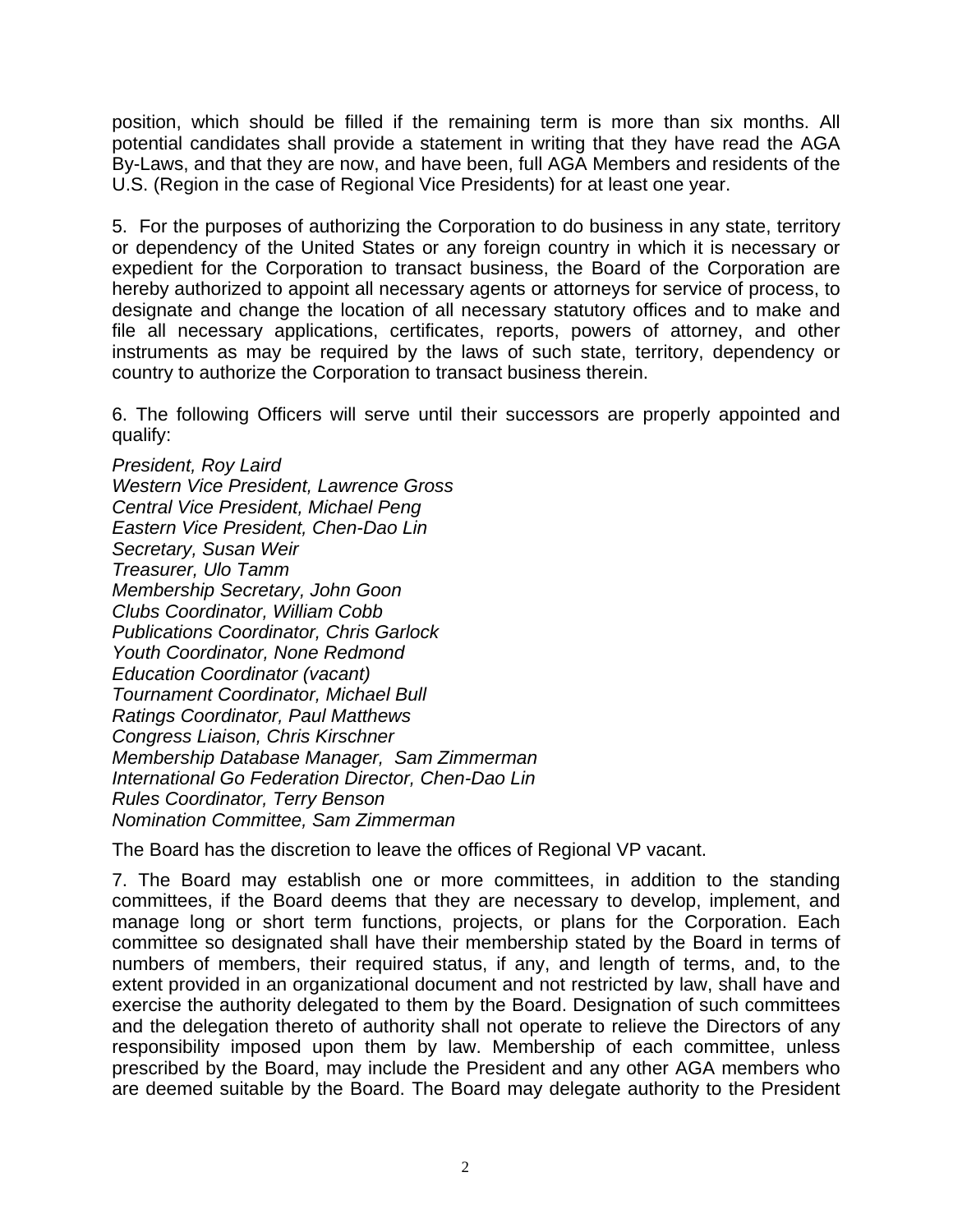to form any Committee besides the standing committees. The Board reserves the authority to direct the President to take any lawful and appropriate action regarding the membership or performance of any committee or committee member.

*Term of Office*. Each member's term shall be defined in the original act of appointment, but shall not exceed two years in any case. Each member of a committee shall continue in office, unless the committee shall be terminated, or unless such member is removed from such committee, or ceases to qualify as a committee member, or such member resigns with appropriate notice.

*Rules.* Each committee may adopt rules for its own governance not inconsistent with these By-Laws or with rules prescribed by the Board of Directors.

- 8. Rights of members are defined and limited as follows:
	- a) Limited Member. Limited Membership includes participation in the AGA National Computer Rating System and in all AGA-sanctioned tournaments subject to other qualification conditions that might be imposed by tournament organizers.
	- b) Full member. Full Membership shall confer all the benefits of Limited Membership. In addition, Full Members receive a copy of all "full-members-only" publications, may become candidates for U.S. representation in international tournaments, and may become AGA Directors or Officers. For purposes of these Articles and Bylaws, Youth and Life members count as Full members.
	- c) Chapter Membership. Chapter Membership shall include a copy of all "fullmembers-only" publications, which the Chapter Club may circulate to all its AGA or non-AGA members. Chapter Member clubs will also receive an advance copy of the agenda for each Assembly meeting and an open invitation to attend. Each Chapter shall designate at least one Chapter Representative, hereinafter referred to as" Representative. Only chapters shall be authorized to sell Limited Memberships.
	- d) Membership types, requirement criteria, rights, privileges, and obligations of membership may be revised as provided in the by-laws.

9. The Articles of Incorporation may be amended by the affirmative mail vote of the Individual Members. Counting all votes received within 45 days of ballot mailing, a twothirds majority of those votes shall constitute adoption.

10. Any and each of the officers of the Corporation is hereby authorized and directed to pay all fees and expenses incident to and necessary for the organization and incorporation of the Corporation. The officers of the Corporation hereby are authorized to file the registration forms required by the New York State Department of Law and New York Department of State, and such other registration forms as may be required by any agency of the State.

11. The officers of the Corporation hereby are authorized and directed to do or cause to be done any and all such acts and things and to execute and deliver any and all such further documents and papers as such officer may deem necessary or appropriate to carry into effect the full intent and purpose of the foregoing resolutions.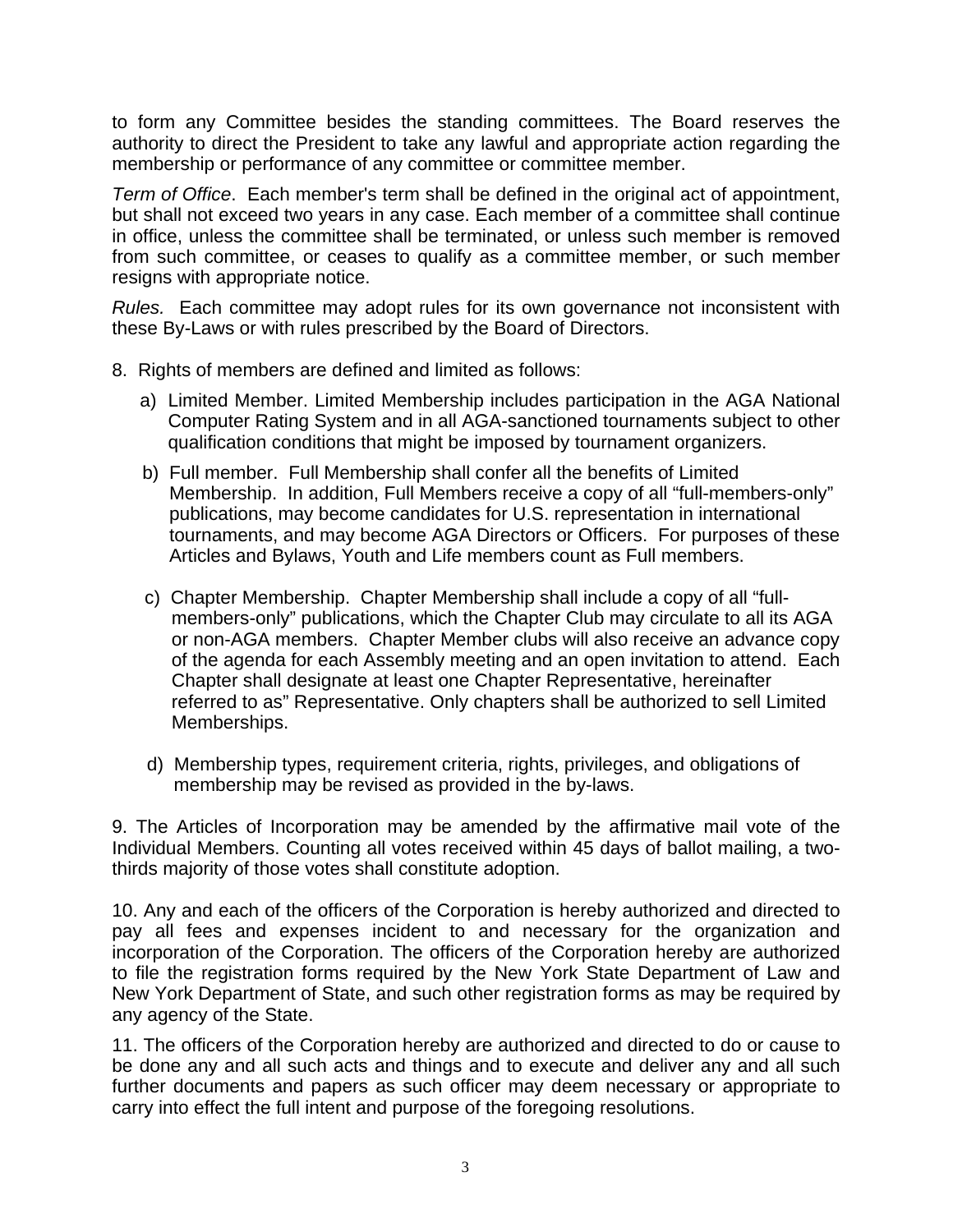The Board of Directors may separately execute this unanimous consent in two or more counterparts.

2001 AGA Directors

| Barbara Calhoun     | Jeff Shaevel          |     |
|---------------------|-----------------------|-----|
| Keith Arnold        | <b>Lawrence Gross</b> |     |
| <b>Terry Benson</b> | Ernest Brown          |     |
| Roger White         | Chen-Dao              | Lin |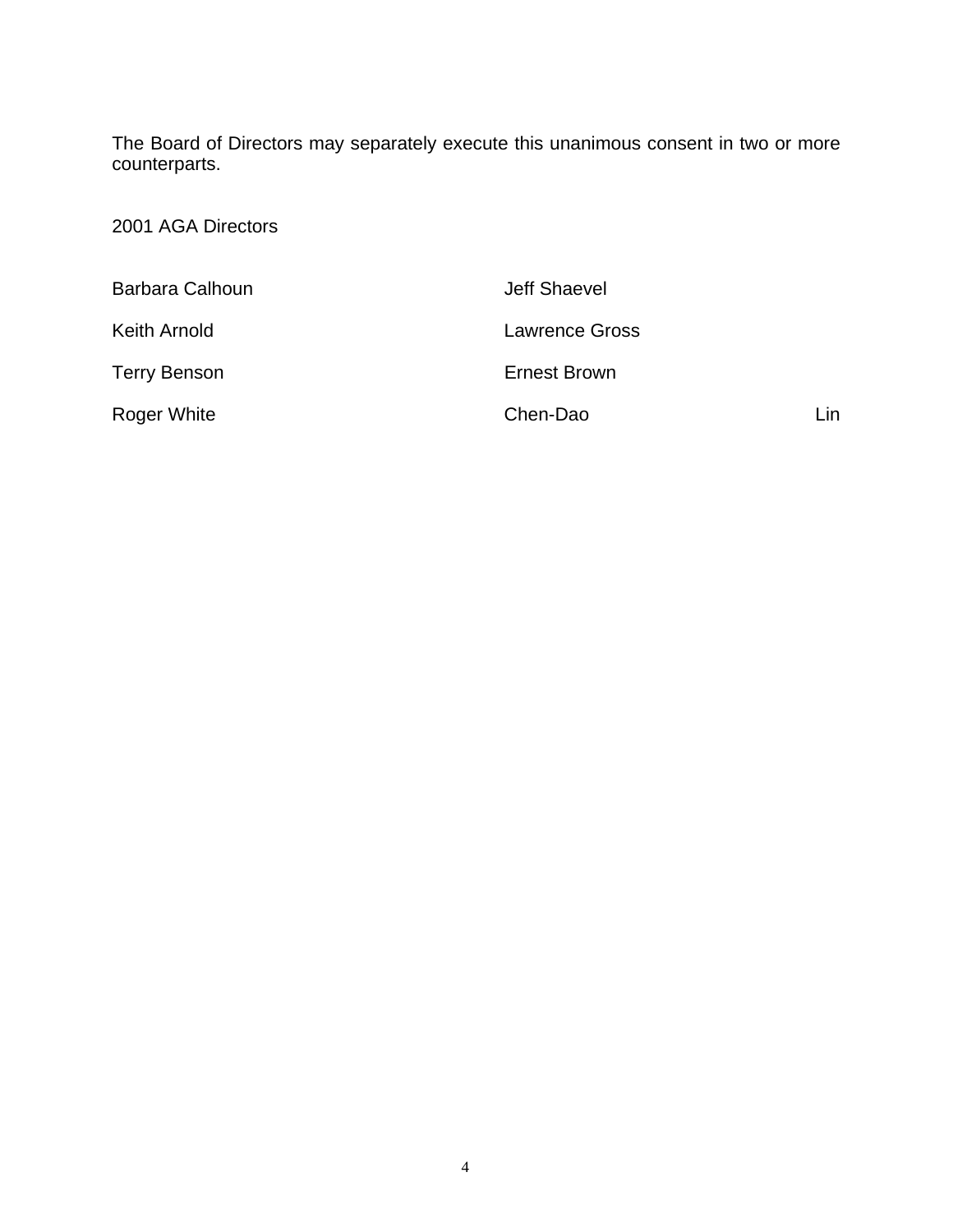### EXHIBIT A By-Laws, American Go Association, Inc.

(Jan 1, 2002)

#### **ARTICLE I: Purposes**

The Corporation shall be organized exclusively as a nonprofit, tax-exempt organization under Section 501(c)(4) of the U.S. Internal Revenue Code of 1986, as amended, and shall be operated exclusively for the following exempt purposes: to foster knowledge and appreciation of the *game and* art of "go" (also called "wei chi", "baduk", and "igo") in the United States of America through publicizing the game; to encourage and assist in game activities and education; to promote tournaments, seminars, professional tours, congresses, and improvement of individual game skills throughout the nation; and to encourage intercultural and international goodwill through related activities.

#### **ARTICLE II: Members**

**Section 1.** *Types of Membership*. There shall be two primary classes of membership:

- a) Individual This membership class shall be open to all persons interested in the purposes of the Corporation. It is further sub-divided into Full Memberships and Limited Memberships, whose entitlements are contained in section 8 of the Articles of Incorporation.
- b) Chapter Any club or group of players which professes to support the purposes of the Corporation may become a Chapter Member. Each Chapter shall choose through its own election at least one person to act as the Chapter Representative, who shall hereinafter be referred to as the "Representative."

**Section 2**. *Members' Rights and Responsibilities.* At an Annual Assembly of the Chapter Representatives, known as the Assembly, the Representatives may establish such other criteria for membership or categories of membership, including a schedule of dues, as they deem appropriate, including the rights of the Members in general.

**Section 3.** *Meetings.* The Assembly shall be held yearly at the U.S. Go Congress. If there is no Go Congress, the Assembly shall meet at an alternative place, time, and date fixed by the Board.

**Section 4.** *Notice of Meetings.* Notice of the place, date, and hour of the Assembly shall be given to each Chapter Representative by first class mail or by personal delivery, not less than thirty nor more than fifty days before the date of the meeting. Such notice shall be deemed to be delivered when deposited in the United States mail in a sealed envelope so addressed, with postage thereon prepaid.

**Section 5.** *Conduct of Meetings.* The President of the Corporation shall preside at all meetings of the Chapter Representatives or, in the absence of the President, an officer appointed by the Board for that purpose. The Secretary of the Corporation shall act as Secretary at all meetings of the Chapter Representatives and all members may attend. The Secretary shall circulate an Agenda approved by the Board to all Chapter Representatives and Officers at least 30 days in advance of such meeting. Robert's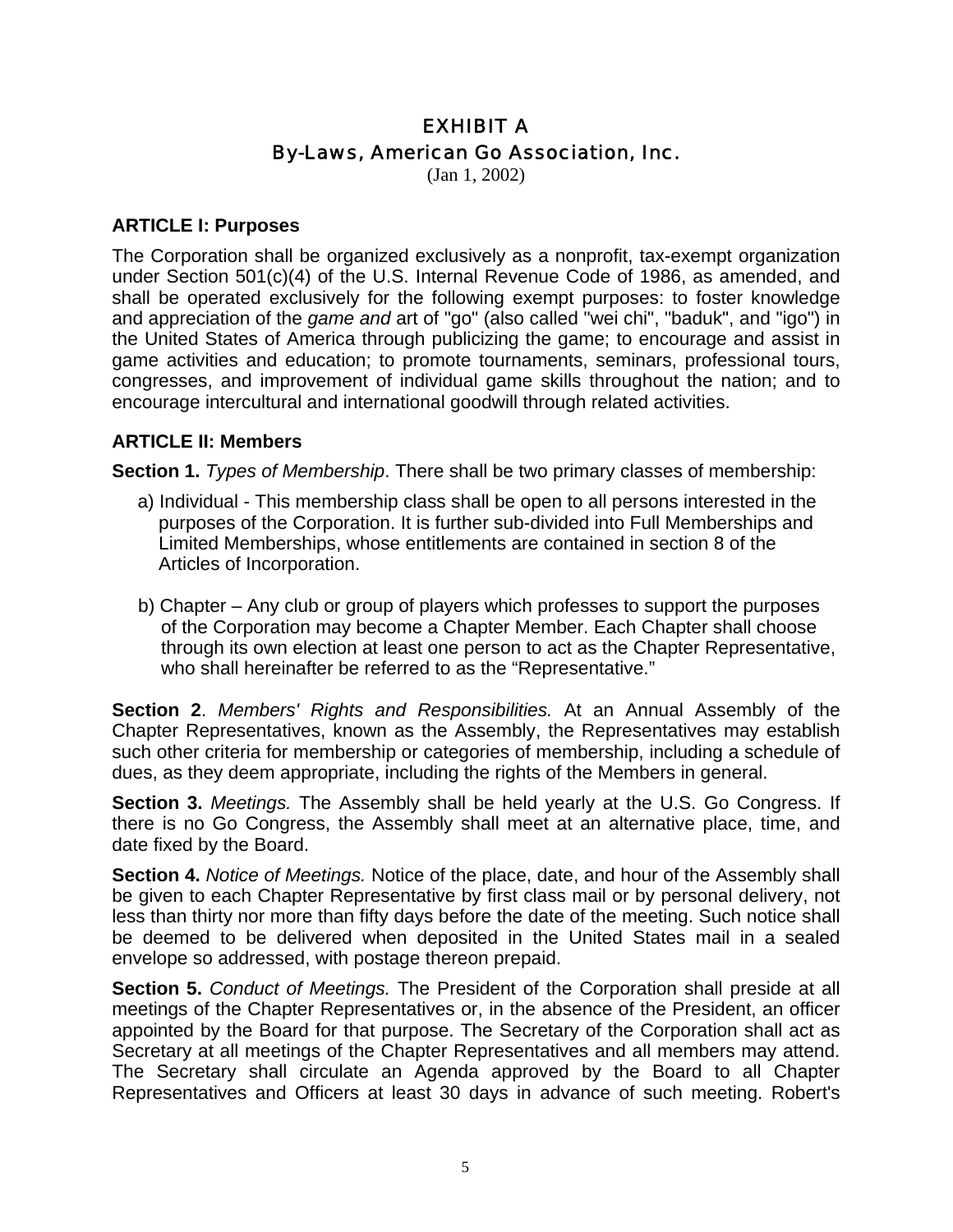Rules of Order shall govern the conduct of business. If any four Chapter Representatives jointly request Board consideration of a proposal at least 30 days in advance of such meeting, it shall be placed on the next Meeting Agenda.

**Section 6.** *Quorum.* At all meetings of the Chapter Representatives, a one-fourth majority of the Representatives, weighted by the number of Individual Members of their Chapters, along with any two Board members, whether present in person, by letter, or by proxy, shall constitute a quorum for the transaction of business.

**Section 7.** *Voting*. At any meeting of the Chapter Representatives, or in the election of Regional Directors, or any other call for a vote of the Chapters, the weighting of the votes will be as follows: A Chapter shall have 1 vote if it has 2 Full Members, an additional vote if it has 5 Members and an additional vote if it has 10 members. Additional votes will be received for each additional 10 Members. Voting by proxy will be permitted. Upon demand of any Representative entitled to vote, any vote upon any question before the meeting shall be by ballot.

#### **ARTICLE III: Directors**

**Section 1**. *Powers and Number.* The number of Directors constituting the entire Board shall be not more than nine. If the number of Directors falls below seven, the remaining Directors shall elect replacement(s) within 30 days. The Board shall have the responsibility to appoint as quickly as practicable an interim director to fill vacancies caused by resignation, removal, or death.

**Section 2**. *Designation and Term of Office.* 

- a) Each Director shall be 21 years or older, and have been a full AGA member for at least one year. To remain eligible to serve as Directors, Directors must maintain their primary residences in the United States. Regional Directors shall maintain their primary residence in the region they represent. Should a Regional Director move out of that region with more than six (6) months but less than twelve (12) months left in the term, that Director will be replaced by the Board with another full AGA member of more than one year's membership who resides in the same region. If more than 12 months remained in the Director's term, the Board shall direct Secretary to arrange for an election to fill the vacancy. If less than six months remains in the Director's term, the position will be filled through the next scheduled general election.
- b) Except for the election immediately following adoption of this article, Directors shall be elected individually for a term of two years. Each region shall have two Directors on the Board, and there shall be at least one at-large Director (having no regional affiliation). Regional Directors shall serve staggered terms of two years each, such that one seat is up for election each year. Regional representatives shall be elected only by Chapters within their regions. At-large representatives will be elected by direct vote of all Full Members.
- c) Each calendar year, nominations shall be made by no later than June  $15<sup>th</sup>$ . Ballots shall be sent out by no later than July  $1<sup>st</sup>$ . If there is no US Go Congress or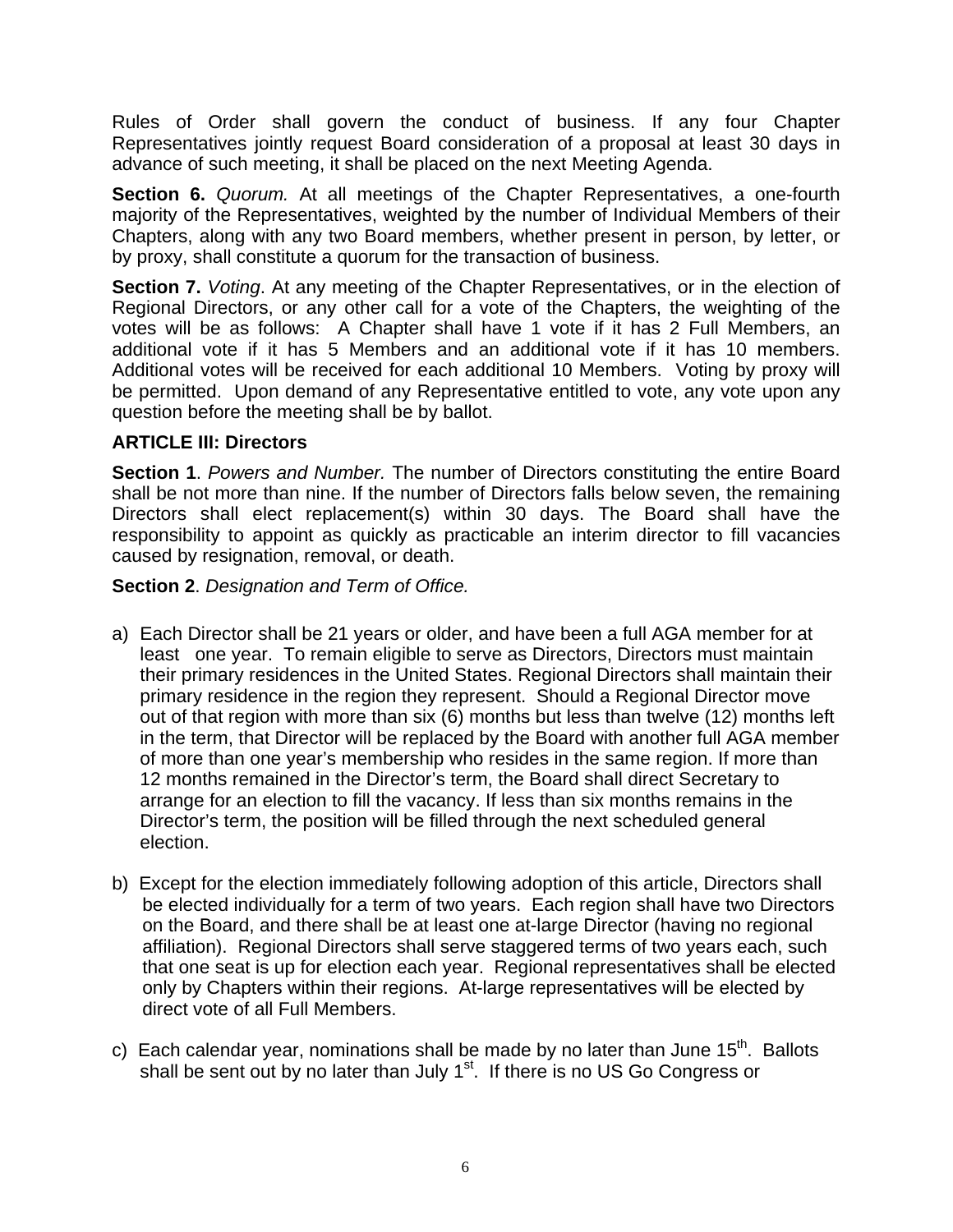Assembly, the ballots shall be mailed in for counting by no later than August  $15<sup>th</sup>$ . Directors shall take office on the Tuesday after Labor Day.

For the first election following adoption of this article, the following procedures will apply:

- d) Seven Directors shall be elected by a weighted vote of chapter representatives. These positions shall be filled as follows: two from each region and one at-large position. Starting in January 2003, the top vote getter from each region shall serve a two-year term as a Director. The next top vote getter from each region shall serve a one-year term as a Director. The top vote getter for the at-large position shall serve a two-year term as a Director. Directors shall be at least eighteen years of age and need not be residents of New York State.
- e) In case of a tie between regional contenders in the first election, the following tiebreak procedures shall be employed. For subsequent elections the Board is authorized to adopt whatever tie break procedures are deemed suitable.
- f) If only two candidates were on the ballot for that region, they shall draw lots during the first Board meeting to decide between them which will serve for two years and which will serve for one year.
- g) If two candidates tie in a region where more than two candidates are on the ballot, there shall be a recount of weighted chapter votes cast, weighing each vote in proportion to chapter membership.
- h) Re-weighting of regional votes will also be the preferred tie break method in the atlarge election.

#### **Section 3.** *Meetings.*

- a) The Board of Directors shall meet on at least four separate occasions each calendar year, at times and places fixed by the Board (phone meetings may count for this purpose), provided that one of its yearly meetings must be its Annual Meeting which shall be held yearly at and during the U.S. Go Congress. If the Congress is not held for any reason, the Board shall decide by majority vote on an alternative location and hold its Annual Meeting during the month of August, or as soon thereafter as practicable.
- b) *Special meetings*. At any time, unscheduled directors meetings may be called by the Board Chair, or on the written request of not less than two other sitting Directors, or as may otherwise be permitted by law, and notification of such meetings will be sent by the Secretary to the remaining directors and the President. Such notice must include the name of the persons who called the meeting and the stated purpose of the meeting. Any request for such meeting shall state the purpose or purposes of the proposed meeting. Meetings may be held by telephone or video conference call or any other agreed upon electronic means, as directed by the Board of Directors and stated in the notice of meeting.
- c) At the Assembly meeting, the Board shall report to the Assembly the state of affairs of the Association including but not limited to a financial status report, new committee appointments, international agreements, plans for the following year, and such other business, as the Board deems appropriate. Members of the Association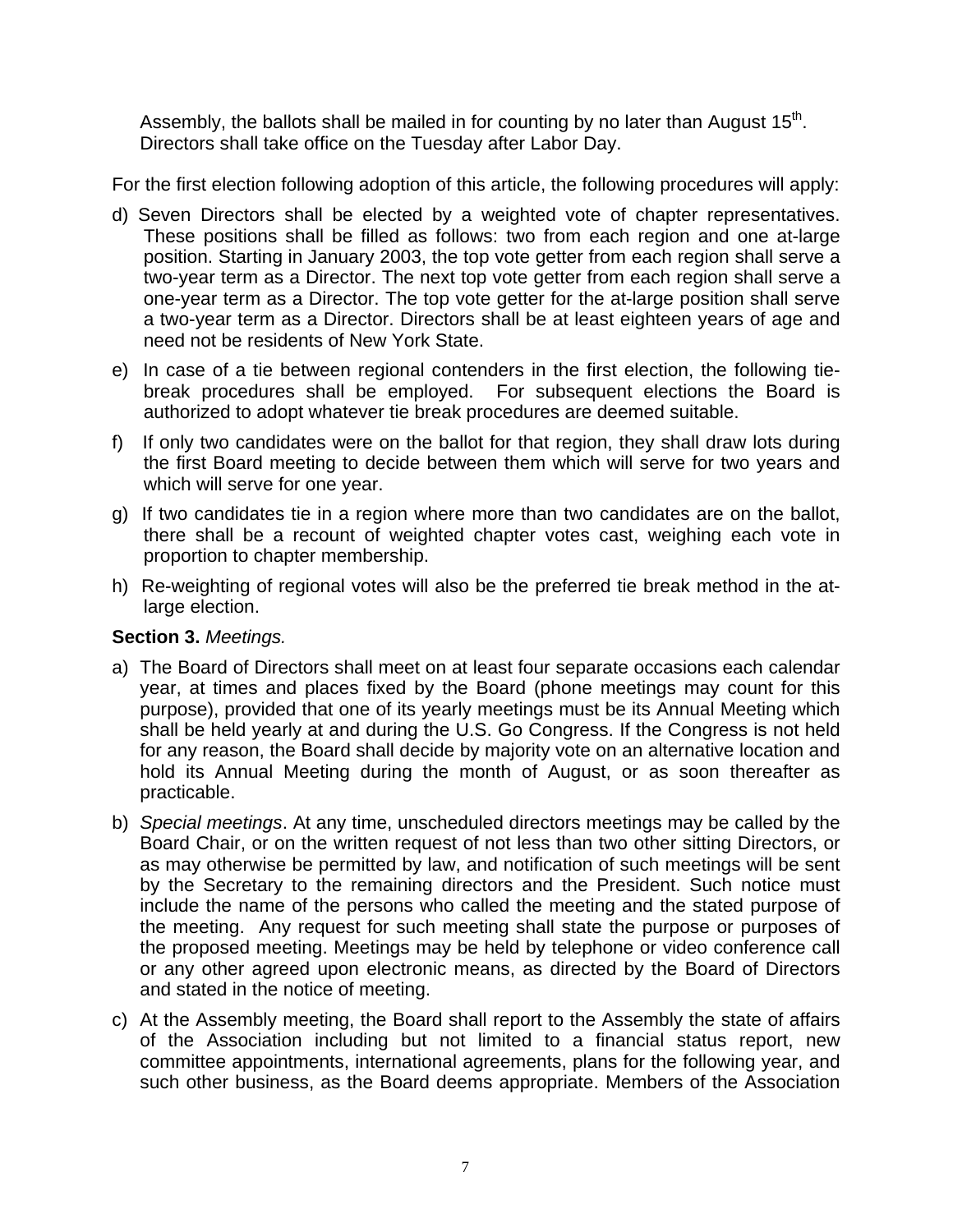whether present at the Assembly or not, may send written inquiries to the Board and the Board shall provide the requested information on a timely basis.

d) Immediately after the election of any new Directors at the Assembly, the Directors present shall, by simple majority, elect one Director to be the Board Chair who shall serve for one year or until a successor is elected, whichever is later. The Board Chair shall lead and set agendas for all business meetings, as well as be responsible for the overall operations of the Board. A Board Chair may be reelected without limit so long as he/she continues to be reelected as a Director.

**Section 4.** *Notice of Meetings.* Notice of the place, date, and hour of the annual meeting shall be given by the Secretary to each Director, Officer, and chapter representative by mail, e-mail, or by personal delivery, not less than ninety nor more than one hundred fifty days before the date of the meeting.

Notice of the place, date, and hour of other meetings shall be given by the Secretary to each Director, Officer, and chapter representative by mail, e-mail, or by personal delivery, not less than fourteen nor more than ninety days before the date of the meeting. Notice of special meetings shall indicate the purpose for which they are called and the person or persons calling the meeting. The attendance of a Director at any meeting shall constitute a waiver of notice of such meeting, except where a Director attends a meeting for the express purpose of objecting to the transaction of business because the meeting is not lawfully called or convened.

**Section 5.** *Quorum.* At all meetings of the Board where official decisions are made, a simple majority of the Directors then in office shall be the minimum number required to make official decisions. The Directors may be present in person, by letter, or by proxy. Valid Board meetings may also be held at which fewer than the said majority are present, to otherwise discuss, review, and propose business matters.

**Section 6**. *Conduct of Meetings.* The Board Chair shall preside at all Board meetings and in his/her absence, the attending Directors shall appoint one person amongst them by simple majority vote to act as Board Chair for that meeting. The Secretary of the Corporation shall carry out that function at all meetings of the Board, but in his/her absence, the presiding Board Chair may appoint any person to act as Secretary of the meeting. All Members may attend Annual Meetings of the Board; all Officers may attend other meetings of the Board.

**Section 7.** *Voting*. Voting by proxy shall be permitted.

**Section 8.** *Action by the Board.* If and when the Directors shall severally or collectively consent in writing to any action to be taken by the Corporation either before or after the action is taken, such action shall be as valid a corporate action as though it had been authorized at a meeting of the Directors and the written consents shall be filed with the minutes of the proceedings of the Board of Directors. A Director may participate in a meeting of Directors by a conference telephone or similar communication equipment by which all persons participating in the meeting may hear each other if all participants are advised of the communications equipment and the names of the participants in the conference are divulged to all participants. Participation in a meeting pursuant to this Section constitutes presence in person at the meeting.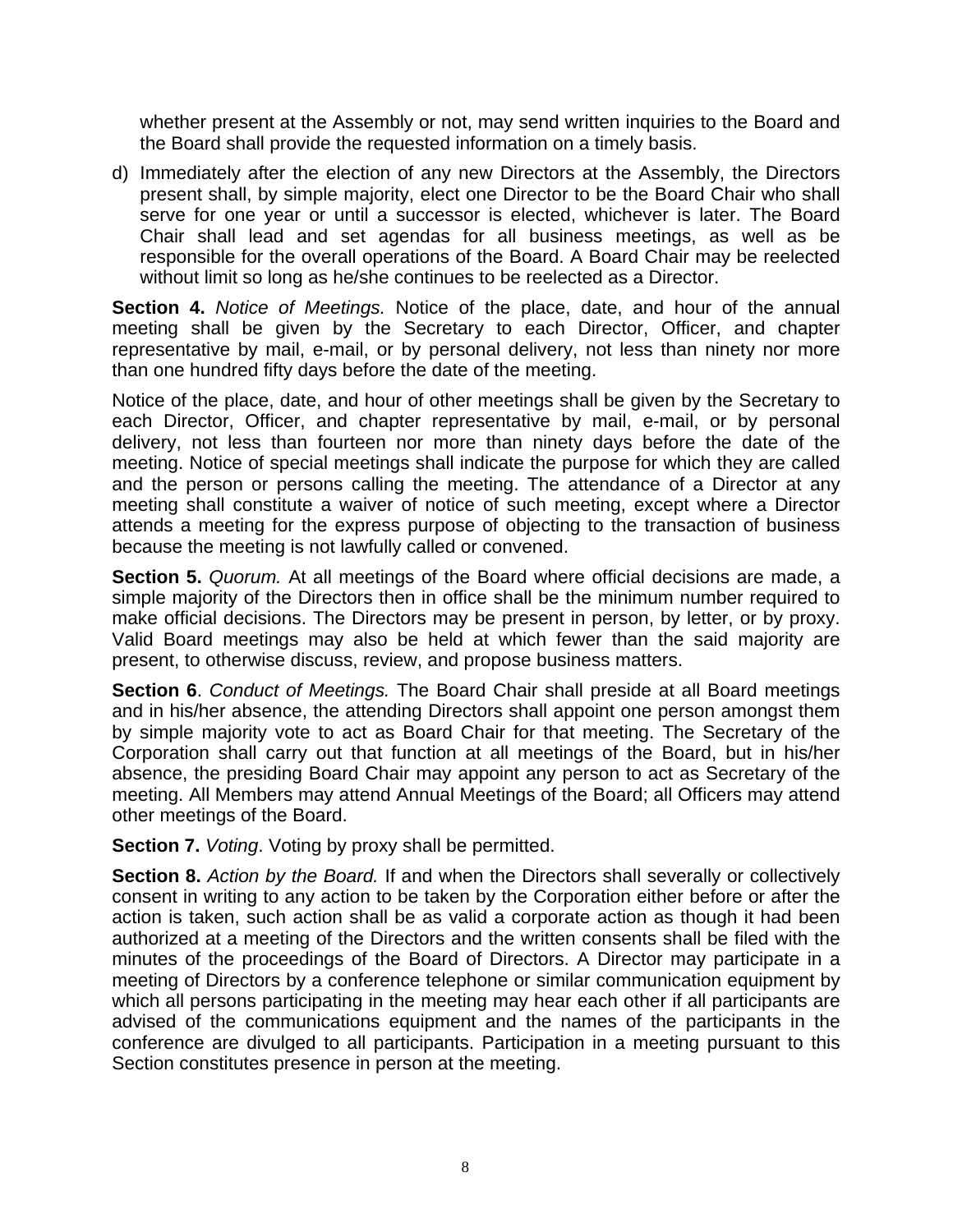**Section 9.** *Compensation.* Directors shall not receive any wage, commission, or salary, except that the Directors may receive reimbursement of expenditures reasonably incurred on behalf of activities for the benefit of the Corporation.

**Section 10**. *Removal of Directors.* Any Director may be removed for malfeasance, dereliction of duty or irreconcilable conflict of interest by:

- b) An affirmative vote of two thirds of the Directors at a Board meeting in which the vote for removal was included as an agenda item in the announcement of the meeting at least two weeks prior to the meeting or
- c) a vote of at least 60% of all weighted Chapter Representatives. Such vote may be initiated by petition of at least 6 chapter representatives.

Elections may be called to elect a replacement Director for the remainder of the term of the Director removed if there is more than 12 months remaining. If less than 12 months, the Board may appoint an interim Director until the next election.

**Section 11**. *Conflict of Interest.* In order to avoid a conflict of interest or the appearance thereof, anyone in a policy or decision making position in the AGA shall recuse himself or herself from any discussion where his or her personal, business, or commercial interests may conflict with the interests of the AGA. Policy and decision-makers may be so instructed by the Board of Directors, with cause, and must provide the Board with information it may request in order to make such a determination. Anyone nominated for such a position in the AGA will inform the Board of any potential sources of such conflicts of interest when they accept nomination. Potential nominees will cooperate with reasonable inquiries the Board may make in order to reach a decision. The Board will render judgment on possible conflicts of interest within 21 days of receiving a written response to any such inquiry. Anyone in such a position within the AGA must inform the Board of Directors of any potential sources of such conflicts of interest whenever such potential sources of conflict arise.

- a) Family members of AGA policy/decision makers may seek AGA employment, subject to Board approval, guidance, and control.
- b) Board members shall recuse themselves from a conflict of interest deliberation if they have an involvement, or apparent involvement, in the case.
- c) The Board of Directors is the sole authority within the Corporation to determine whether a conflict of interest exists and, if so, the appropriate remedy
- d) The Board shall write and publish its policies and requirements regarding the provisions of this section.

#### **ARTICLE IV: Officers**

#### **Section 1.** *Definitions*

For the purpose of this section,

a) The term 'appointing authority' means the Board of Directors or the President as appropriate.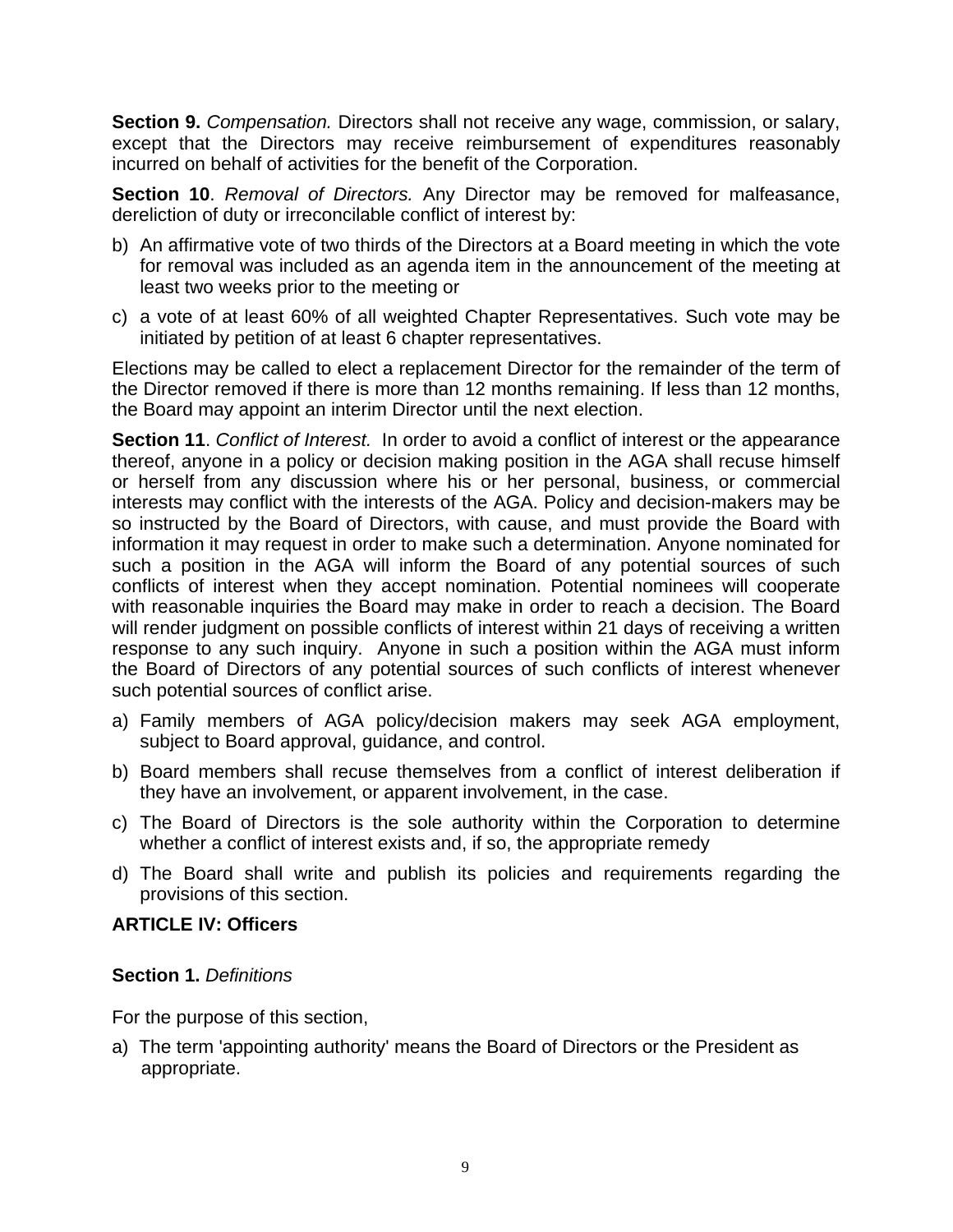- b) The term 'Corporate Officers' are defined as the President, Secretary, Treasurer and Vice Presidents.
- c) The term 'staff' includes all other appointees.

#### **Section 2.** *Appointments and duties*

- a) The Board shall have the sole authority to appoint the following Corporate Officers: President, Treasurer, and Secretary and Executive Vice President. No person may hold more than one of these positions at the same time. The Board and these Bylaws shall determine the qualifications for each office. Appointments for these offices must be approved by a two thirds majority vote of the entire Board. When the required vote cannot be achieved, the Executive Vice President will act for the President until the required vote is achieved. The Board may appoint by simple majority vote and Acting Secretary or Acting Treasurer until the required vote is achieved.
- b) The Board, in consultation with the President, shall appoint an Executive Vice President to support the President directly in managing the general operations of the Corporation. In the event the President ceases to hold office permanently, or is unable to discharge the President's duties on a temporary basis for any reason, the Board shall direct the Executive Vice-President to assume the position and authority of the President until the current president returns to office or a new President is appointed.
- c) The Board, or the President with approval by the Board, may appoint one or more non-Executive Vice Presidents. Each of these appointments must be made in writing and state the duties, the term length, a description of the appointee's authority and all reporting requirements.
- d) The Board may appoint non-Corporate Officer staff as appropriate, with or without compensation, to perform certain duties for the Corporation. Each of these appointments must be made in writing and state the duties, the term length, a description of the appointee's authority and all reporting requirements.
- e) The President may appoint subordinate Vice Presidents, Coordinators, Committee Chairs, Liaisons, Project Managers or other staff, with or without compensation, to provide operational support to the President and shall so inform the Board. Each of these appointments must be made in writing and state the duties, the term length, a description of the appointee's authority and all reporting requirements. All such appointees report to the President.
- f) Appointees have only the authority, and may perform only the duties, assigned to them from time to time by the Board or the President. Duties may be added after the original appointment. Subject to Article IV, Section a), the same person may hold two or more positions
- g) In the case of a vacancy in the Corporate Offices, the Board shall take all necessary action to make a new appointment under this Article IV within 60 consecutive calendar days of the date the vacancy occurs.
- h) In the case of a vacancy in other positions, the appropriate appointing authority may make an "acting" appointment to temporarily fill a vacancy caused for any reason.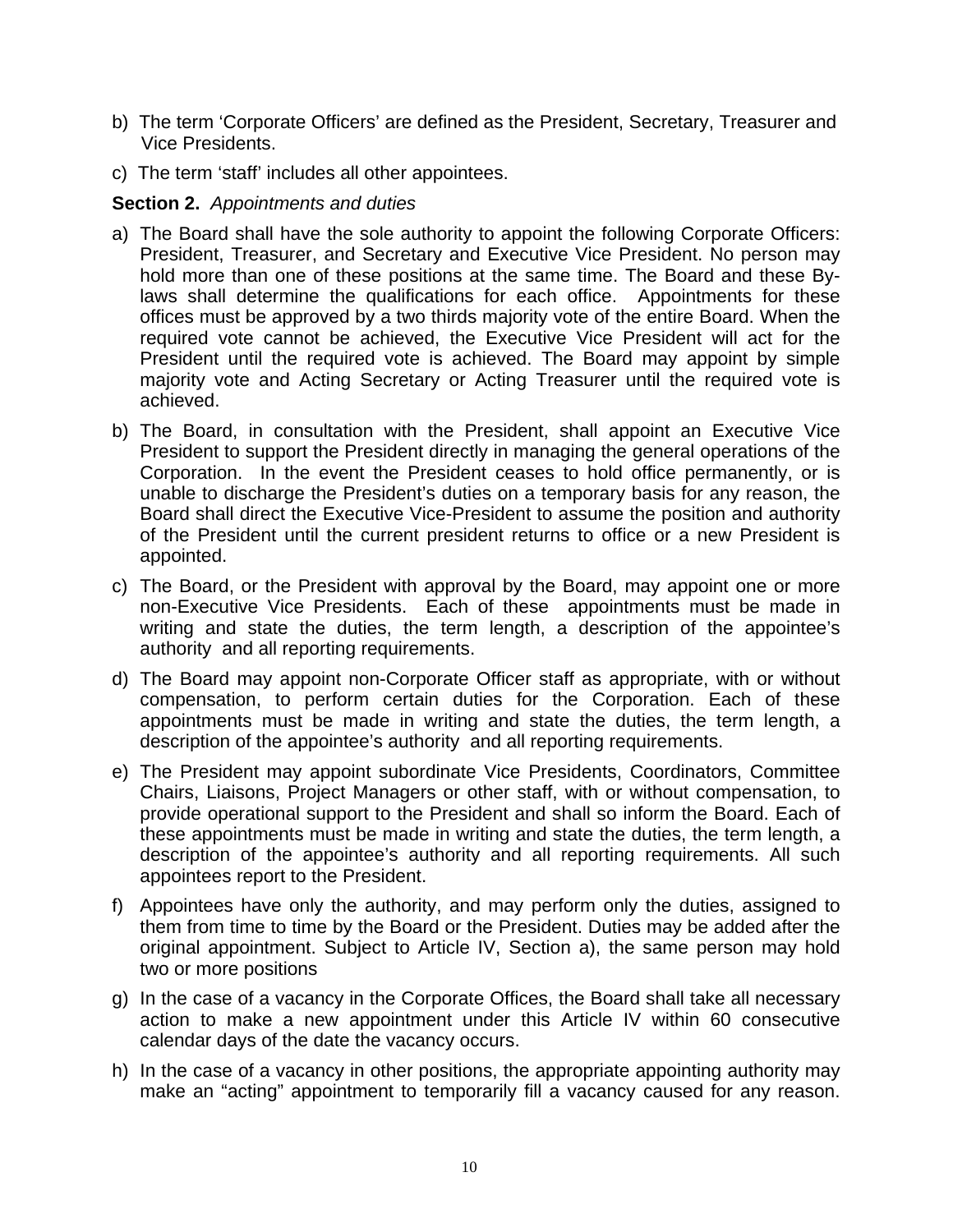"Acting" appointments shall be for a stated period of time and less than the unexpired term of the office vacated. Acting appointments must be expressly made and recorded as such to be valid. The appropriate appointing authority shall make a permanent appointment as soon as possible thereafter according to the requirements of the By-laws.

#### **Section 2. Section 3.** *Suspension*, *Removal or Resignation of Appointments.*

- a.) The Board has the sole authority to suspend or remove from office any Corporate Officer appointed by the Board. Suspension or removal shall be for good cause and the vote must be at least a two thirds majority of the Board in favor of such action.
- b.) In the event the Board wishes to suspend or remove an officer, it shall follow these procedures:
- 1. At a properly called Board meeting, the Board may decide to place on the agenda of a subsequent Board meeting a vote on the suspension or removal of a Corporate Officer. Notwithstanding any other rules of procedure contained in these by-laws or elsewhere, the decision under this paragraph requires a majority vote of the Board, not just the majority of those present at the meeting.
- 2. As soon as possible after such decision, the Board shall give the Corporate Officer written notice of the Board's intention to hold such a vote. The notice to the Corporate Officer shall explain clearly why it intends to hold such a vote and provide at least fourteen calendar days' before notice of the meeting agenda is published.
- 3. After the fourteen days have expired, the Board may publish the agenda for the Board meeting at which the vote will take place, and if it does, the Board must send the notice to all Directors, Chapter Representatives and Corporate Officers.

The Board shall provide at least thirty days between publication of the meeting agenda and the meeting at which the vote is scheduled.

- c) In exceptional and urgent circumstances, the Board may act to suspend any Corporate officer instantly for up to sixty (60) days for good cause without prior notice or publication. The Board shall advise the officer immediately to cease all corporate activity, provide reasons to the officer and shall investigate all appropriate matters.
- d) Any Corporate officer or appointee may resign on his or her own initiative at any time by written notice to the appropriate appointing authority. A resignation notice containing any language indicating an intention of instant effect shall be effective upon its receipt by the appointing authority, Secretary or the Chairman of the Board either electronically or physically.
- e) Unless instructed otherwise by the Board, the President may remove from duty any of the President's appointees with or without cause upon written notice to the Board and the appointee.

**Section 4.** *Compensation.* The Corporate Officers shall receive no wages, commissions, or salaries. With the express prior written consent of the Board of Directors, other staff and appointees may receive wages, commissions, or salaries for their services. However, all Officers, staff and appointees may be reimbursed for actual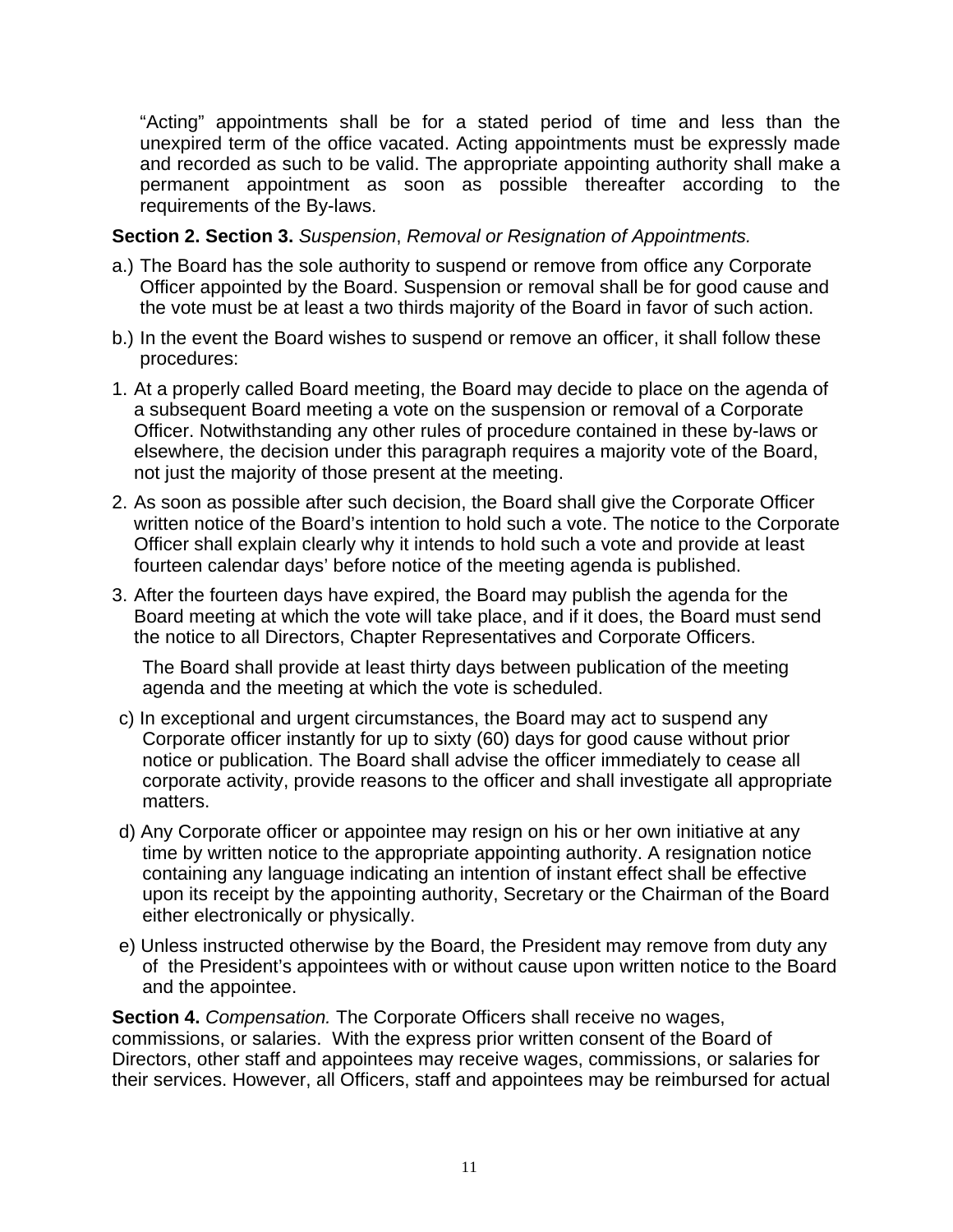expenditures reasonably incurred on behalf of activities for the benefit of the Corporation.

#### **Section 5.** *President.*

- a) Beginning in 2006, every two years the Board shall appoint a President. The Board may reappoint a current President. The Board should make the appointment no later than June 1 in the appropriate year. If made by June 1, the new term shall begin on the following September 1. If not made by June 1, the new term shall begin ninety (90) calendar days after the appointment is made.
- b) The President shall exercise full operational control and management over the business affairs and property of the Corporation. The President also shall have all powers expressly delegated by the Board and the By-laws.
- c) The President shall see that the resolutions and directives received from the Board of Directors are implemented to the best of his/her abilities.
- d) When instructed or authorized by the Board, the President shall execute for the Corporation any contracts, deeds, mortgages, bonds, or other instruments in accordance with the delegation or instructions.
- e) Where such authority has not been clearly delegated by the Board of Directors, the President must seek prior approval before taking actions that:
	- 1. establish formal internal or external Corporation-wide policies, except for operational and administrative policies;
	- 2. establish new formal relations between the Corporation and any other organization or entity; or
	- 3. legally obligate the Corporation to take or refrain from taking any action as a Corporation that it might otherwise wish to take.

#### **Section 6.** *The Secretary.*

- a) Beginning in 2006, every two years the Board shall appoint a Secretary. The Board should make the appointment no later than June 1 in the appropriate year. If made by June 1,new the term shall begin on the following September 1. If not made by June 1, the new term shall begin ninety (90) calendar days after the appointment is made.
- b) The Secretary shall have the powers and duties delegated by the Board and these By-laws. The Secretary shall see that the resolutions and directives of the Board of Directors are properly recorded and delivered except where responsibility is assigned to some other person by the Board of Directors.
- c) The Secretary shall attend all meetings of the Board of Directors and the Chapter Representatives and record all votes and the minutes of all proceedings. The Secretary shall give, or cause to be given, notice of all meetings of the Directors and the Chapter Representatives for which notice may be required.
- d) The Secretary shall execute with the President all conveyances, contracts, or other obligations as authorized by the Board in the name of the Corporation.
- e) The Secretary shall maintain the Corporation records in a safe and secure place at all times. The records shall be kept in an organized manner such that research may be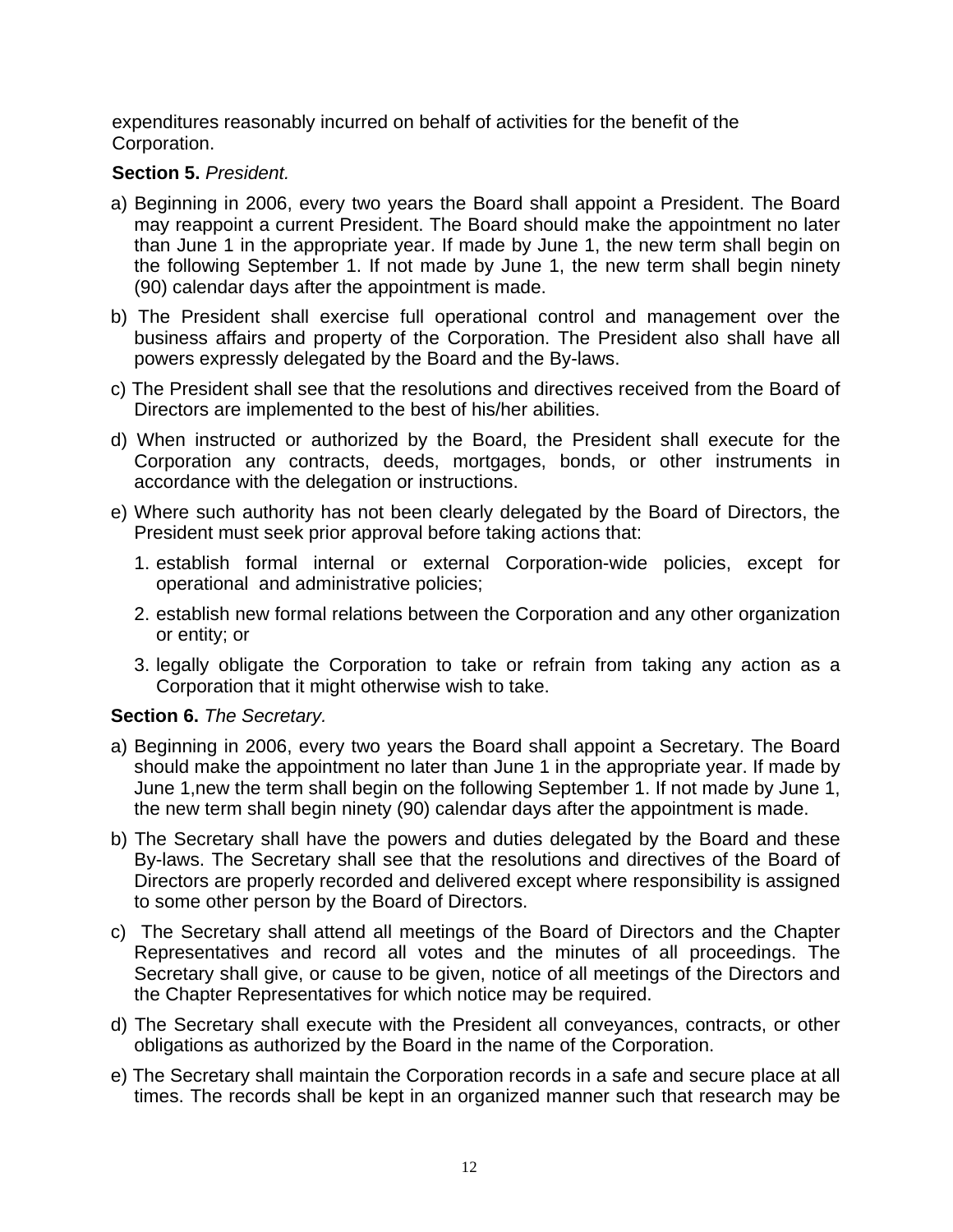conducted efficiently by topic, Board meetings, or fiscal year. Non-sensitive records may be inspected upon written request of any Board Director, Corporate Officer, or Chapter Representative.

f) The Board shall issue a written policy to protect and preserve sensitive information regarding the business of the Corporation. The policy shall identify the type of information that may not be released by the Secretary under the section without written Board approval.

#### **Section 7.** *The Treasurer.*

- a) Beginning in 2005, every two years the Board shall appoint a Treasurer. The Board should make the appointment no later than June 1 in the appropriate year. If made by June 1, the new term shall begin on the following September 1. If not made by June 1, the new term shall begin ninety(90) calendar days after the appointment is made.
- b) The Treasurer shall have the powers and duties delegated by the Board, the President and these By-laws. The Treasurer shall have custody of the funds and securities of the Corporation and shall keep full and accurate accounts of receipts and disbursements in records which shall belong to the Corporation, and shall deposit all monies and other valuable effects in the name and to the credit of the Corporation in such depositories as may be designated by the Board of Directors.
- c) The Treasurer shall deliver to the President and the Board at least quarterly an account of all financial transactions and bank accounts. The Treasurer shall at all reasonable times make available for inspection the books and accounts to the President or to a Director of the Corporation.
- d) The Treasurer shall maintain Corporation records in a safe and secure place at all times. The records shall be kept in an organized manner such that research may be conducted efficiently by account, project, or fiscal year. The records may be inspected upon written request of any Board Director, Corporate Officer, or Chapter Representative.
- e) The Board shall issue a written policy to protect and preserve sensitive information regarding the business of the Corporation. The policy shall identify the type of information that may not be released by the Treasurer under the section without written Board approval.
- f) Each July  $1<sup>st</sup>$ , the Treasurer shall present to the President and the Board an annual report showing in appropriate detail:
	- 1) the assets and liabilities of the Corporation as of the prior May 31st;
	- 2) the principal changes in assets and liabilities during the preceding fiscal period;
	- 3) the revenues or receipts of the Corporation, both unrestricted and restricted to particular purposes, for that fiscal period;
	- 4) reconciliations of all bank accounts; and
	- 5) the expenses or disbursements of the Corporation, for both general and restricted purposes, during said fiscal period.

The report shall be filed with the minutes of a meeting of the Board. The report shall include a verified or certified copy of any report by the Corporation to the Internal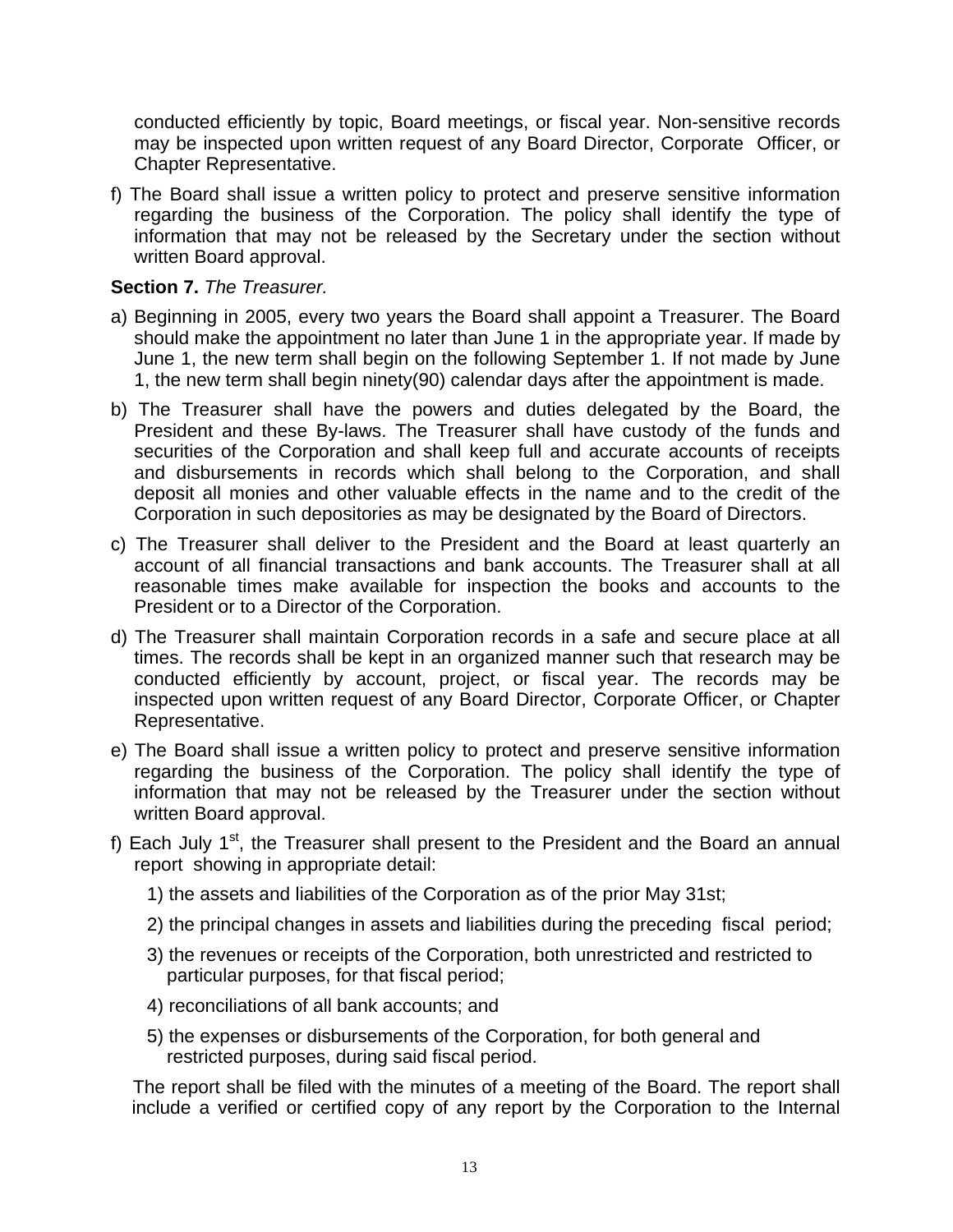Revenue Service or to the Attorney General of the State of New York, which includes the information herein above specified.

- g) The Treasurer shall, if required by the Board of Directors, give the Corporation adequate security for the faithful performance of his or her duties as the Board of Directors may require.
- h) The Treasurer, if called upon by the President, shall provide support and assistance in the preparation of the Corporation annual budget.

**Section 8.** *Employees and Other Agents.* The Board of Directors may hire from time to time such employees, contractors or agents as the Board shall deem necessary, each of whom shall hold employment at the pleasure of the Board. The employees shall have the authority, perform the duties and receive compensation as determined by the Board in writing.

#### **Section 9.** *Resolving Conflicts of Authority*

- a) In the event any Corporate Officer or staff in any capacity receives conflicting or inconsistent communications about official duties, responsibilities or actions, the ranking of authority is as follows:
	- 1. Articles of Incorporation
	- 2. Bylaws
	- 3. Written instructions from the Board.
	- 4. Written instructions from the President.
- b) Persons receiving conflicting instructions shall notify the sources of such instruction as soon as possible and request written clarification. If clarification is not received in a reasonable period of time, the instructions from the higher authority shall prevail.

#### **ARTICLE V: Contracts, Checks, Bank Accounts, and Investments**

**Section 1.** *Checks, Notes, and Contracts.* The Board of Directors is authorized to select the banks or depositories deemed proper for the funds of the Corporation. The Board of Directors shall determine who shall be authorized from time to time on the Corporation's behalf to sign checks, drafts, or other orders for the payment of money, acceptances, notes, or other evidence of indebtedness, to enter into contracts, or to execute and deliver other documents and instruments.

**Section 2**. *Investments*. The funds of the Corporation may be retained in whole or in part in cash or be invested and reinvested from time to time in such property, real, personal, or otherwise, including stocks, bonds, or other securities, as to the Board may determine.

#### **ARTICLE VI: Books and Records**

The Corporation shall keep in New York State correct and complete books and records of account and shall also keep minutes of the proceedings of its Board of Directors, Chapter Representatives, and committees, and of the appointment of officers and other actions of the President.